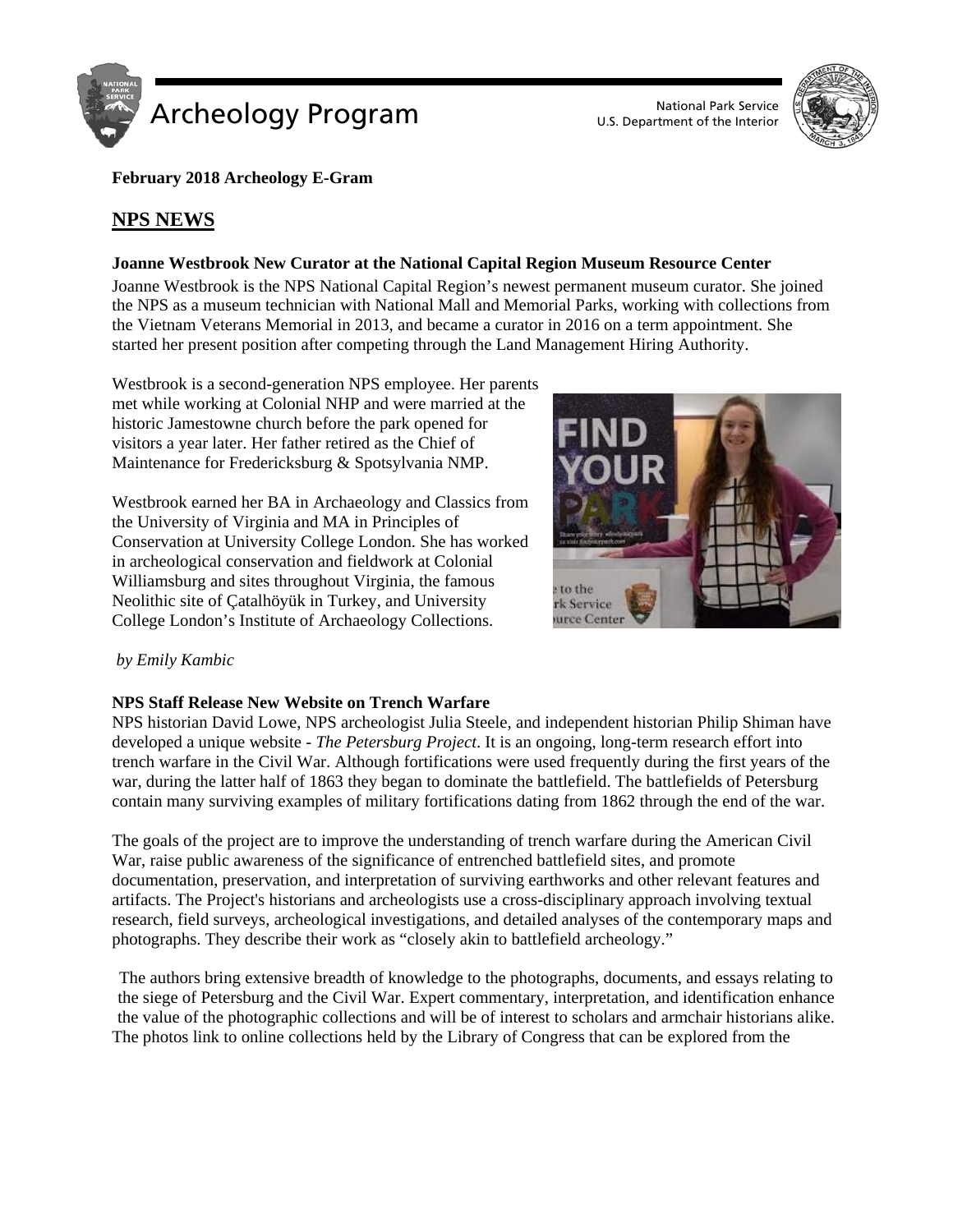

Interior of Gracie's Salient, with commentary by Petersburg Project authors.

Petersburg Project website. The essays explore themes that reflect the authors' particular interests. Discussion of photographers whose photographs are featured on the website add context and identify several staged photos. Photographs of camp sinks (latrines) and pets in the camps reveal domestic aspects of camp life that are not often considered in Civil War studies. Lowe, Shimon, and Steele have also compiled and annotated selected themes in diaries and letters and made them available online, an important resource for other Civil War researchers.

The Petersburg Project cooperates with Petersburg NB and other units of the NPS, with preservationists, local historians, and with the Civil War Fortification Study Group.

To visit the website, go to<http://www.petersburgproject.org/>

## *By Karen Mudar*

## **Nature Conservancy Transfers 222 Acres to Hawai'i Volcanoes National Park**

A 222-acre property at the southern end of Hawaiʻi Island has been transferred from The Nature Conservancy (TNC) to Hawai'i Volcanoes NP. The parcel extends along 1.6 miles of Highway 11 between the towns of Ocean View and Nāʻālehu in the Kaʻū District.

The parcel contains rare plants, native birds, and insects, and a lava tube system. It links two types of forest habitat that are increasingly rare in Hawaiʻi: lowland temperate forest and lowland dry forest. The site is home to many native plants important to Native Hawaiians, including lama and 'ōhiʻa trees, ʻūlei (a flexible hardwood with fragrant blossoms), pūkiawe (a shrub with colorful berries), hō'awa (a common food for ʻalalā, the Hawaiian crow) and aʻaliʻi (a shrub with colorful seed pods). The parcel also contains cultural and historical assets, such as the old Mamālahoa Highway and a trailhead for the historic Kahuku-ʻAinapō trail network.

In 2003, TNC and NPS jointly purchased the 116,000-acre Kahuku Ranch. It was the largest conservation land transaction in the history of the State of Hawaiʻi and doubled the size of the park to over 333,000 acres. The conservancy works with landowners, communities, cooperatives and businesses to establish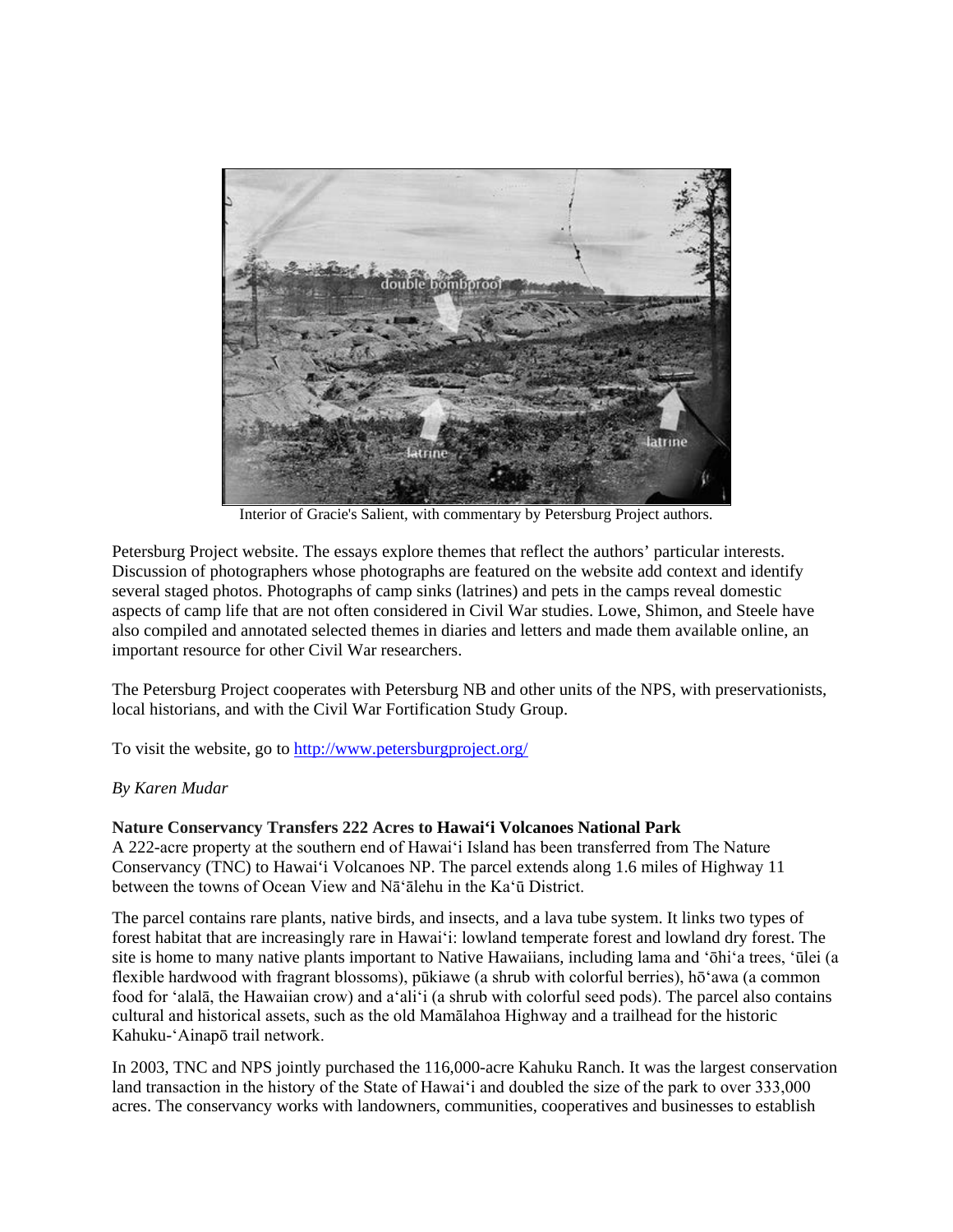local groups that can protect land. These combined efforts help preserve natural areas and important landscapes in Hawai'i and around the globe. To date, the conservancy has protected 21 million acres in the U.S. and 103 million acres globally.

*By Big Island Now*

#### **FEDERAL NEWS**



### **The Federal Archeologist's Bookshelf**

*Late Modernity and Community Change in Lattimer No.2: The American Twentieth Century as Seen through the Archaeology of a Pennsylvania Anthracite Town* by Michael P. Roller **Historical Archeology, published online 08 February 2018.**

Situated within the ethnically diverse labor hierarchy of northeast Pennsylvania's coal region, immigrant Italian families created a community at the edge of a coal town controlled by the Lattimer Coal Company. Here, and in places across the nation, the  $20<sup>th</sup>$  century brought about transformations in relationships among individuals, economies, and the state. Archeology conducted in a shanty enclave of a coal company town illuminates this transformation through the materialization of shifting landscapes, buildings, and boundaries. Reporting on his dissertation work, author and NPS archeologist Mike Roller effectively uses landscape and household-scale data to examine the responses of Italian immigrants to social and economic conditions in a small mining town.

The introduction condenses the theoretical context for analysis, pointing out that immigrants simultaneously occupy two social positions that make them potentially vulnerable to exploitation. On one hand, they are stateless, being *in* America, but not *of* America. They are often denied the privileges of citizenship and their presence challenges definitions of statehood. On the other hand, immigrant families, having few or no competitive skills, were easily exploited by the coal company. In this case, they quickly became indispensable to industry, facilitating the introduction of mechanization to the industry. These themes are still relevant in 21<sup>st</sup> century America as state and the Federal governments debate the rights and safeguards due to recent and undocumented immigrants.

The landscape archeology documents diachronic changes in the immigrant community physical layout from an "Italian village," with houses tightly clustered near a church, to a more typical small town whose layout is reflective of normative American notions of privacy, differentiation, and ownership as immigrants assimilate. Excavations at one of the house sites reveal that the family dwelling was once part of a bigger building that was probably a barracks for male workers. This startling finding demonstrates that the coal company deliberately manipulated immigrant workers by keeping them segregated from other ethnic groups and promoted isolation by providing segregated housing. The shift from barracks to family dwellings reflects a changing demographic as single men found wives or brought families to the United States.

Many of the themes in this article are explored at greater length in *An Archaeology of Structural Violence: Life in a Twentieth-Century Coal Town*, published by University Press of Florida, out later this year.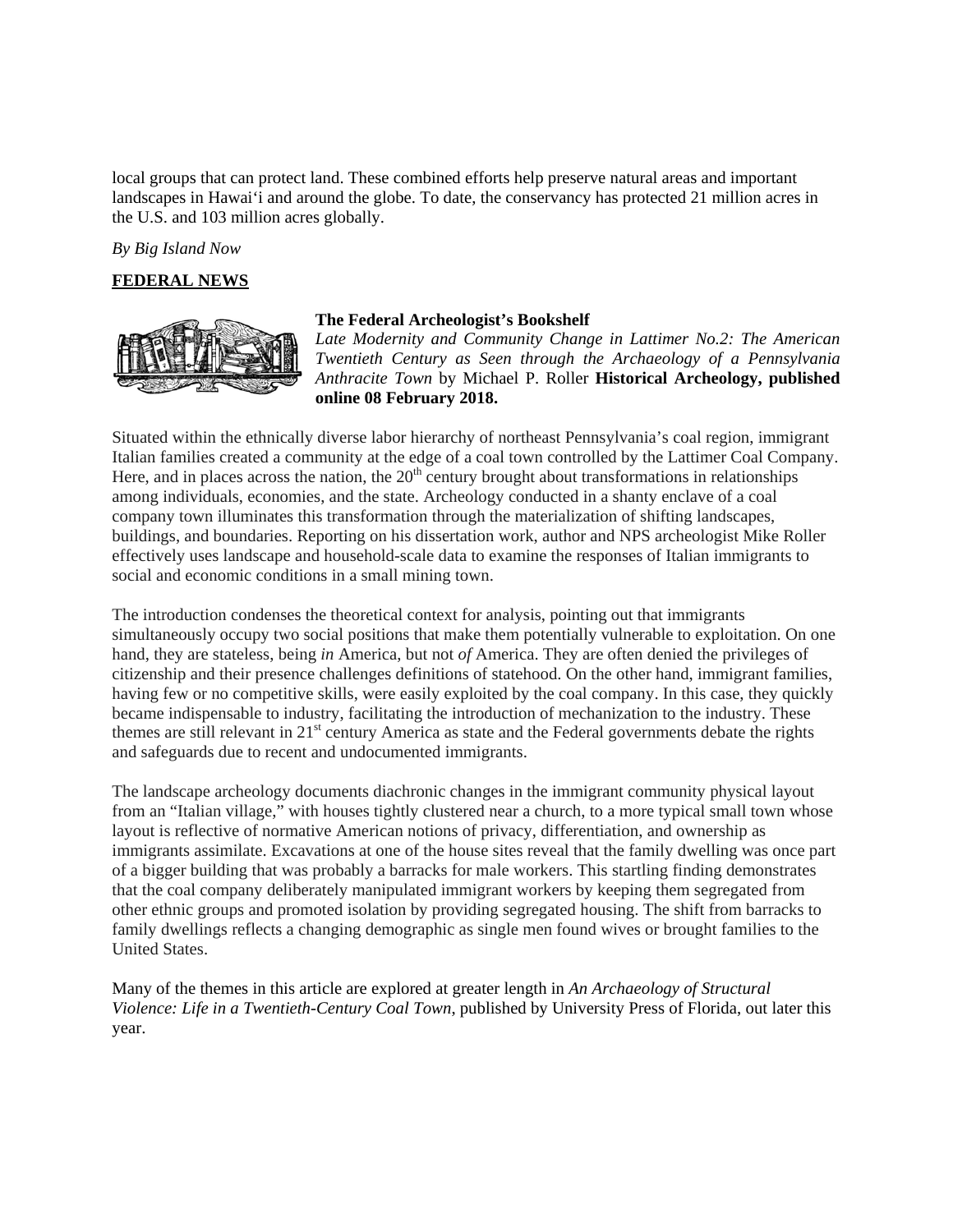## **GRANTS AND TRAINING**

### **Archeology Internship at Grand Canyon National Park**

This internship will support Grand Canyon NP's Archeology Program by helping archeological surveys, compliance monitoring, and ruins preservation activities. Projects could include the following: site inventory survey, site condition monitoring, Section 106 compliance monitoring, bison effects monitoring, hands-on stabilization, architectural documentation, data entry, report writing, and file organization.

### *Knowledge and Skills*

• Experience conducting archeological fieldwork and entering data into Microsoft Access databases; experience in the archeology of northern Arizona.

- Experience using Trimble or Garmin GPS units, digital and film cameras, and GIS.
- Ability to read a topographic map and use a hand-held compass.
- Skill in hiking, orienteering, and backpacking in remote canyon settings.

• Ability to work independently with little or no supervision during portions of the day, and ability to work as part of a team for extended periods of time.

The intern will be compensated approximately \$375 per week. Shared quarters housing will be made available. The internship duration is 10 weeks, completed between early June and mid-August. The intern will be based in Grand Canyon Village, AZ on the South Rim, but may be assigned to periods of work on the North Rim. The intern must have a valid driver's license. Fieldwork associated with this project includes hiking in variable environmental conditions, extensive camping, and working long hours.

Applications will be accepted through April 11, 2018, and the position will be filled by April 27. Duties will begin in May or June, depending on the selectee's availability.

**Contact:** For more information or to apply, e-mail a cover letter, resume, and reference contact information to Donelle Huffer at donelle huffer@nps.gov. or Grand Canyon NP, Science and Resource Management, Attn: Donelle Huffer, PO Box 129, Grand Canyon, AZ 86023-0129.

### **The Center for American Archeology Presents Annual Flintknapping Workshop**

The Center for American Archaeology will offer a week-long, hands-on workshop in flaked-stone tool manufacturing technology May 28 – June 1, 2018. Tim Dillard, a flintknapper with thirty-five years of experience, will lead the course.

The workshop will include lectures on flaked-stone reduction, chert qualities, quarrying strategies, local geology, and technical aspects of knapping; and work sessions that will include billet percussion and pressure flaking techniques. Chert collection trips and heat-treating sessions are also a part of the week's activities. Experienced and novice flintknappers alike are invited to take advantage of this exceptional opportunity. If you have your own flintknapping tools, please feel free to bring them, but it is not required.

The class is limited to12 people. Tuition is \$575.00 for the week and includes room, basic field lunch each day, and instruction. Participants will stay at one of the bunkhouse-style dormitories on the Center for American Archaeology campus. Dorms are equipped with refrigerator, microwave, coffee pot, hotplate, outdoor grill, and campfire area.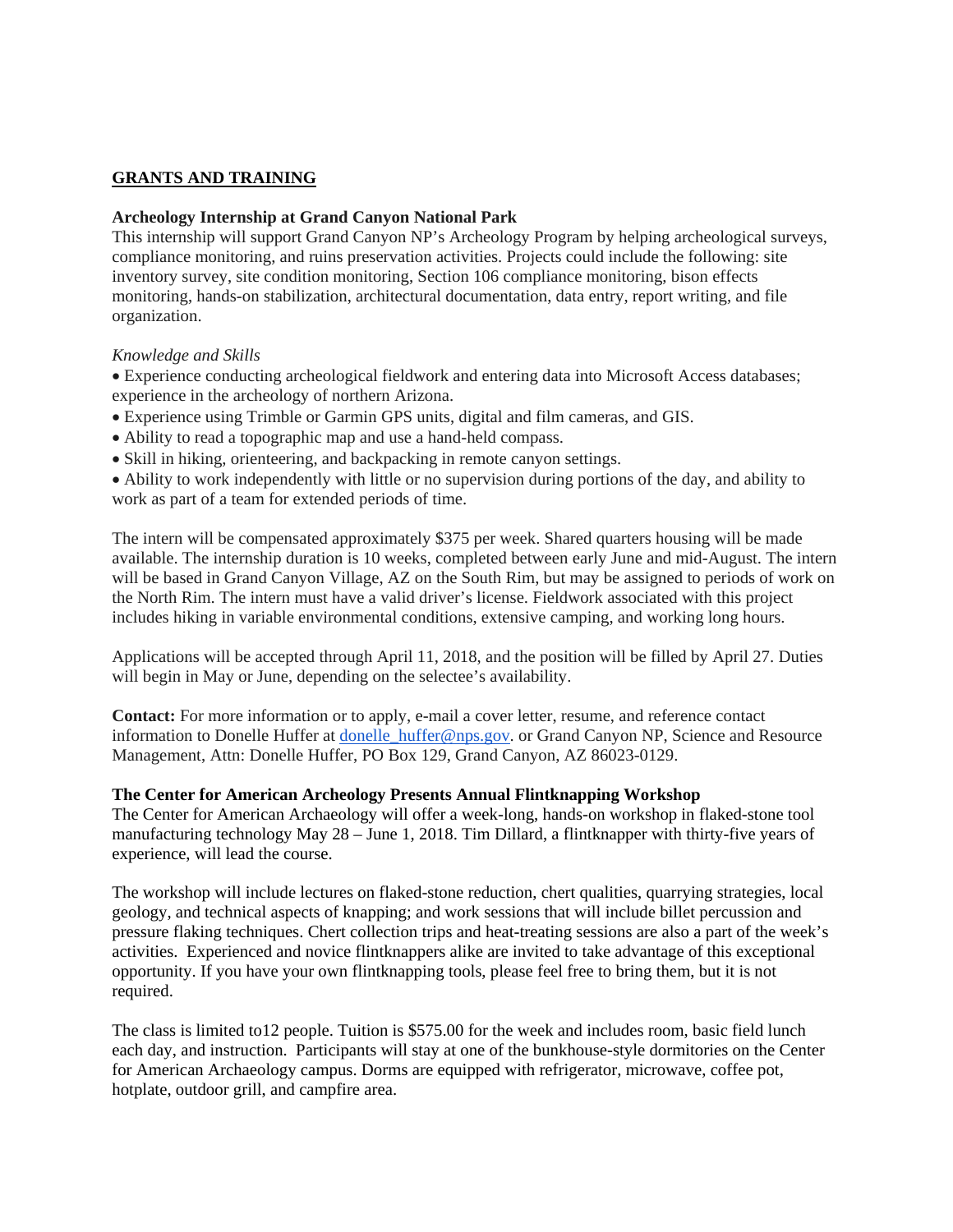The Center for American Archeology is an independent non-profit  $501(c)(3)$  research and educational institution located along the banks of the Illinois River in Kampsville, Illinois. It is dedicated to the exploration of the cultures of prehistoric North American, particularly in the American Bottom.

**Contact:** All forms are available at the Center for American Archaeology web page: [https://www.caa](https://www.caa-archeology.org/)[archeology.org/](https://www.caa-archeology.org/)



### **Archeological Resource Protection Training Offered**

The Federal Law Enforcement Training Center will offer Archeological Resource Protection Training on June 4- June 8, 2018, in Glynco, Georgia. The Program provides training in all aspects of an archeological crime investigation and subsequent prosecution. This class is taught by accomplished instructors that are nationally recognized subject matter experts in the fields of law enforcement, archeology and preservation law. The class cumulates in a twelve-hour practical exercise where law enforcement officers and archeologists work as a team to investigate and document an archeological crime scene. Attendees will gather and process physical evidence, write incident reports, executive summaries, search warrants, damage assessments written to the standards of the Society for American Archeology, and provide testimony in a courtroom scenario.

**Contact:** (912) 267-2599

#### **Fire Archeology Training Course at Lassen National Forest**

This course will provide participants with the foundation to serve as archeologist (ARCH) during wildland fire incidents. Archeologists work with Incident Management Teams, Resource Advisors, and fireline personnel to address concerns about the impacts of fire and mechanical treatments, fire operations and post-fire conditions on cultural resources. Archeologists also identify repair needs resulting from fire suppression impacts, Burned Area Emergency Response (BAER), Burned Area Rehabilitation (BAR), and restoration efforts. Each course participant is provided with an extensive fire archaeology library containing policies, guidelines, technical publications, templates and forms.

Applicants **do not** need to possess a Red Card in order to attend the course. While the course has no tuition fee, the participant's home unit must cover travel expenses.

The course will be held June 11-15, at the Forest Supervisors Office, Lassen National Forest Susanville, CA. The course will begin promptly each day at 8:00 am, and conclude at 5:00 pm.

**Contact:** E-mail nominations to Linn Gassaway (lgassaway@fs.fed.us) by COB Monday, April 30, 2018. E-mail or call (530-252-6480 or cell 530-249-0532) with any questions.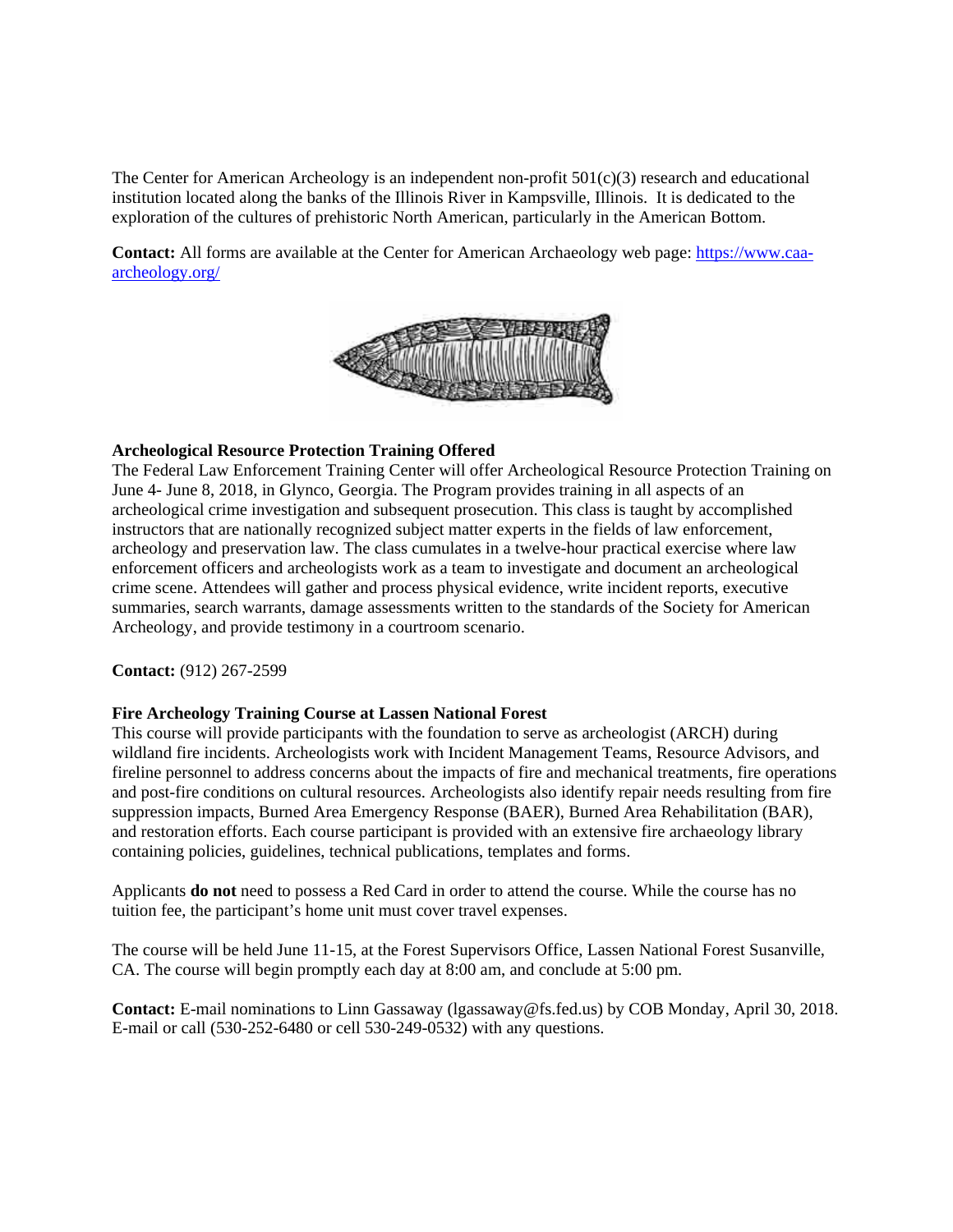## **Resource Advisor Training Course at Big Bend National Park**

This course will provide participants with the foundation to serve as Resource Advisors (READs) during wildland fire incidents. Resource Advisors generally work with fire managers to convey concerns about natural, cultural and wilderness resources during a wildland fire incident. The objectives of this course are to improve communication between READs and fire managers, present the rationale for prioritizing and determining an appropriate response to those resource issues, demonstrating how READs can contribute to the management of an incident, and provide expectations of professional READs.

The course will provide participants with strategies and tools for evaluating specific resource concerns. Information will be presented in sufficient detail to serve as a refresher for present resource advisors, and general enough to be basic READ training for those who have never served in this capacity. Much of the information can be applied in the All-Hazard, or All Risk READ environment as well. This course (N-9042) fulfills one of the requirements for READ on a red card.

The local Fire Management Officer will authorize the inclusion of "READ" as a qualification on the wildland fire certification Red Card. A Red Card is not required prior to participating in this course. The course is also valuable for those managing resources on public lands, but with no interest in serving as READs, to become familiar with fire management organizations and the types and formats of resource data that benefit the READ during the course of his or her duties.

While the course has no tuition fee, the participant's home unit(s) must cover travel expenses.

The course will be held June 5 -7, 2018. The classroom portion  $(6/5 - 6/6)$  will be held at Panther Junction, Big Bend National Park; the last day (6/7) will be a field trip in the park. Directions and logistical information will be provided upon selection for the course. The course will begin promptly at 8:00 am and will continue until 5:00 pm, daily.

**Contact:** Submit nominations or questions via e-mail to Lisa Hanson (lisa hanson @nps.gov) by COB Friday April 27, 2018. E-mail or call (530-252-6480 or cell 530-249-0532) with any questions.

**SLIGHTLY OFF TOPIC: Ancient Kids' Toys Have Been Hiding in the Archaeological Record** Youngsters have probably been playing their way into cultural competence for at least tens of thousands of years. So why are signs of children largely absent from the archaeological record?

Of 48 miniature clay vessels excavated from inside 3,650- to 4,000-year-old houses at Israel's Tel Nagila site, 10 retained fingerprints the size of children's that were made during the shaping of soft clay, before the clay was heated and hardened, archaeologists reported in 2013. Kids must have made those somewhat unevenly shaped jars and bowls, concluded Joe Uziel of the Israel Antiquities Authority in Jerusalem and independent Israeli researcher Rona Avissar Lewis in *Palestine Exploration Quarterly.*

Finds in Israel dating to around 3,000 years ago also represent children's early attempts to mimic adult craftwork, Biblical scholar Kristine Garroway said at the annual meeting of the American Schools of Oriental Research. Rounded clay disks, each pierced with two holes, have mystified investigators for nearly a century. As early as 1928, an archaeologist suggested that these button-sized objects were toys.

After passing a string through both of a disk's holes and tying the ends together, a youngster could swing the string to wind up the toy and then pull both ends of the string to make the disk spin. Garroway's proposal appears likely, especially in light of evidence that more than 10,000 years earlier, people in